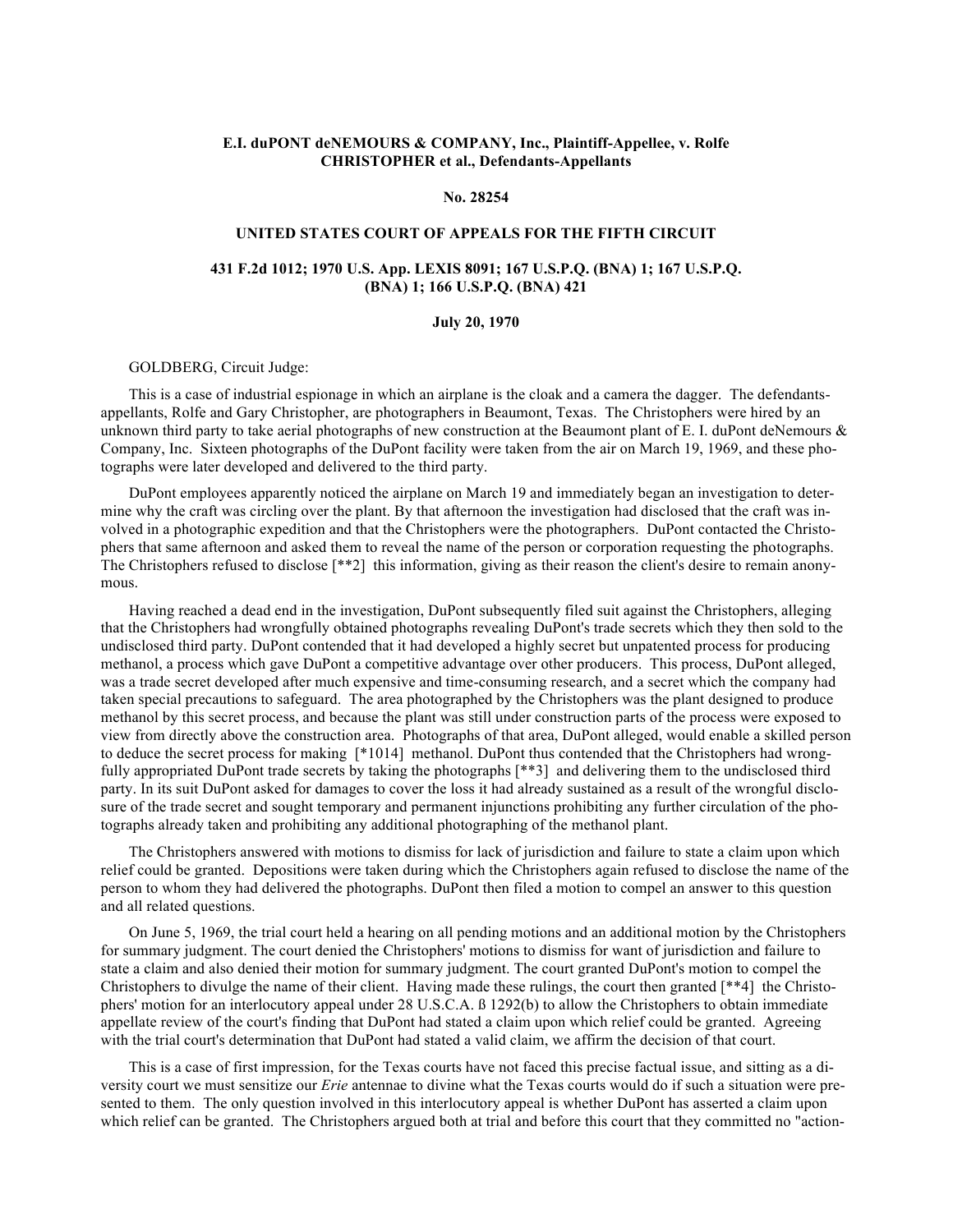able wrong" in photographing the DuPont facility and passing these photographs on to their client because they conducted all of their activities in public airspace, violated no government aviation standard, did not breach any confidential relation, and did not engage in any fraudulent or illegal conduct. In short, the Christophers argue [\*\*5] that for an appropriation of trade secrets to be wrongful there must be a trespass, other illegal conduct, or breach of a confidential relationship. We disagree.

It is true, as the Christophers assert, that the previous trade secret cases have contained one or more of these elements. However, we do not think that the Texas courts would limit the trade secret protection exclusively to these elements. On the contrary, in Hyde Corporation v. Huffines, 1958, 158 Tex. 566, 314 S.W.2d 763, the Texas Supreme Court specifically adopted the rule found in the Restatement of Torts which provides:

"One who discloses or uses another's trade secret, without a privilege to do so, is liable to the other if

(a) he discovered the secret by improper means, or

(b) his disclosure or use constitutes a breach of confidence reposed in him by the other in disclosing the secret to him \* \* \*."

Restatement of Torts ß 757 (1939).

Thus, although the previous cases have dealt with a breach of a confidential relationship, a trespass, or other illegal conduct, the [\*\*6] rule is much broader than the cases heretofore encountered. Not limiting itself to specific wrongs, Texas adopted subsection (a) of the Restatement which recognizes a cause of action for the discovery of a trade secret by any "improper" means.

The defendants, however, read Furr's Inc. v. United Specialty Advertising Co., Tex.Civ.App.1960, 338 S.W.2d 762, writ ref'd n.r.e., as limiting the Texas rule to breach of a confidential [\*1015] relationship. The court in *Furr's* did make the statement that

 "The use of someone else's idea is not automatically a violation of the law. It must be something that meets the requirements of a 'trade secret' *and has been obtained through a breach of confidence* in order to entitle the injured party to damages and/or injunction. 338 S.W.2d at 766 (emphasis added).

We think, however, that the exclusive rule which defendants have extracted from this statement is unwarranted. In the first place, in *Furr's* the court specifically found that there was no trade secret involved because the entire advertising scheme claimed to be the trade secret had been completely divulged to the public. Secondly, [\*\*7] the court found that the plaintiff in the course of selling the scheme to the defendant had voluntarily divulged the entire scheme. Thus the court was dealing only with a possible breach of confidence concerning a properly discovered secret; there was never a question of any impropriety in the discovery or any other improper conduct on the part of the defendant. The court merely held that under those circumstances the defendant had not acted improperly if no breach of confidence occurred. We do not read *Furr's* as limiting the trade secret protection to a breach of confidential relationship when the facts of the case do raise the issue of some other wrongful conduct on the part of one discovering the trade secrets of another. If breach of confidence were meant to encompass the entire panoply of commercial improprieties, subsection (a) of the Restatement would be either surplusage or persiflage, an interpretation abhorrent to the traditional precision of the Restatement. We therefore find meaning in subsection (a) and think that the Texas Supreme Court clearly indicated by its adoption that there is a cause of action for the discovery of a trade secret by any "improper means. [\*\*8] " Hyde Corporation v. Huffines, *supra*.

The question remaining, therefore, is whether aerial photography of plant construction is an improper means of obtaining another's trade secret. We conclude that it is and that the Texas courts would so hold. The Supreme Court of that state has declared that "the undoubted tendency of the law has been to recognize and enforce higher standards of commercial morality in the business world." Hyde Corporation v. Huffines, *supra* 314 S.W.2d at 773. That court has quoted with approval articles indicating that the *proper* means of gaining possession of a competitor's secret process is "through inspection and analysis" of the product in order to create a duplicate. K & G Tool & Service Co. v. G & G Fishing Tool Service, 1958, 158 Tex. 594, 314 S.W.2d 782, 783, 788. Later another Texas court explained: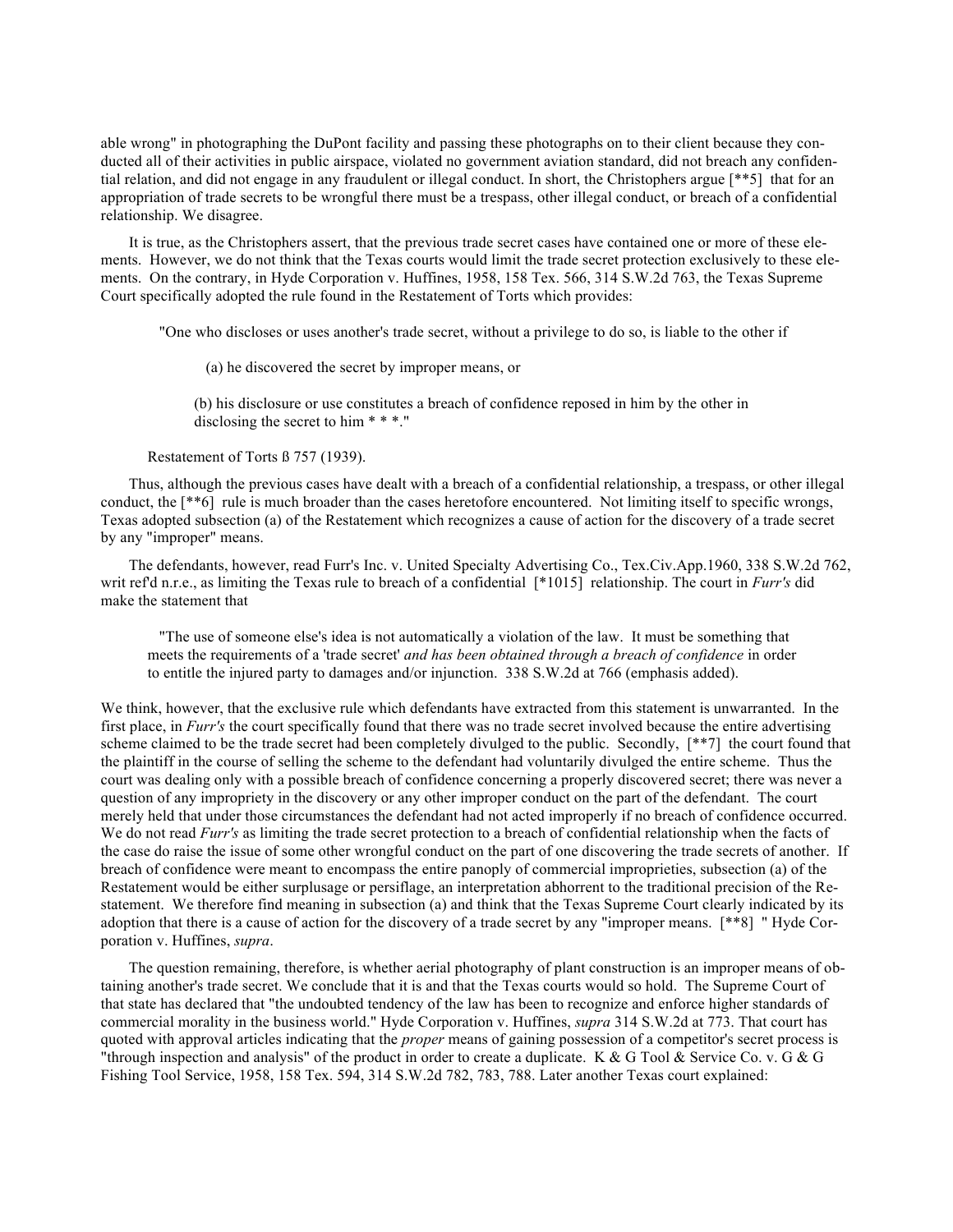"The means by which the discovery is made may be obvious, and the experimentation leading from known factors to presently unknown results may be simple and lying in the public domain. But these facts [\*\*9] do not destroy the value of the discovery and will not advantage a competitor who by unfair means obtains the knowledge *without paying the price expended by the discoverer*." Brown v. Fowler, Tex.Civ.App.1958, 316 S.W.2d 111, 114, writ ref'd n.r.e. (emphasis added).

We think, therefore, that the Texas rule is clear. One may use his competitor's secret process if he discovers the process by reverse engineering applied to the finished product; one may use a competitor's process if he discovers it by his own independent research; but one may not avoid these labors by taking the process from the discoverer without his permission at a time when he is taking reasonable precautions to maintain its secrecy. To obtain knowledge of a process without spending the time and money to discover it independently is *improper* unless the holder voluntarily discloses it or fails to take [\*1016] reasonable precautions to ensure its secrecy.

In the instant case the Christophers deliberately [\*\*10] flew over the DuPont plant to get pictures of a process which DuPont had attempted to keep secret. The Christophers delivered their pictures to a third party who was certainly aware of the means by which they had been acquired and who may be planning to use the information contained therein to manufacture methanol by the DuPont process. The third party has a right to use this process only if he obtains this knowledge through his own research efforts, but thus far all information indicates that the third party has gained this knowledge solely by taking it from DuPont at a time when DuPont was making reasonable efforts to preserve its secrecy. In such a situation DuPont has a valid cause of action to prohibit the Christophers from improperly discovering its trade secret and to prohibit the undisclosed third party from using the improperly obtained information.

We note that this view is in perfect accord with the position taken by the authors of the Restatement. In commenting on improper means of discovery the savants of the Restatement said:

 "f. *Improper means of discovery*. The [\*\*11] discovery of another's trade secret by improper means subjects the actor to liability independently of the harm to the interest in the secret. Thus, if one uses physical force to take a secret formula from another's pocket, or breaks into another's office to steal the formula, his conduct is wrongful and subjects him to liability apart from the rule stated in this Section. Such conduct is also an improper means of procuring the secret under this rule. But means may be improper under this rule even though they do not cause any other harm than that to the interest in the trade secret. Examples of such means are fraudulent misrepresentations to induce disclosure, tapping of telephone wires, eavesdropping or other espionage. A complete catalogue of improper means is not possible. In general they are means which fall below the generally accepted standards of commercial morality and reasonable conduct." Restatement of Torts ß 757, comment f at 10 (1939).

In taking this position we realize that industrial espionage of the sort here perpetrated has become a popular sport in some segments [\*\*12] of our industrial community. However, our devotion to free wheeling industrial competition must not force us into accepting the law of the jungle as the standard of morality expected in our commercial relations. Our tolerance of the espionage game must cease when the protections required to prevent another's spying cost so much that the spirit of inventiveness is dampened. Commercial privacy must be protected from espionage which could not have been reasonably anticipated or prevented. We do not mean to imply, however, that everything not in plain view is within the protected vale, nor that all information obtained through every extra optical extension is forbidden. Indeed, for our industrial competition to remain healthy there must be breathing room for observing a competing industrialist. A competitor can and must shop his competition for pricing and examine his products for quality, components, and methods of manufacture. Perhaps ordinary fences and roofs must be built to shut out incursive eyes, but we need not require the discoverer of a trade secret to guard against the unanticipated, the undetectable, or the unpreventable methods of espionage now available.

In the instant [\*\*13] case DuPont was in the midst of constructing a plant. Although after construction the finished plant would have protected much of the process from view, during the period of construction the trade secret was exposed to view from the air. To require DuPont to put a roof over the unfinished plant to guard its secret would impose an enormous expense to prevent nothing more than a school boy's trick. We introduce here no new or radical ethic [\*1017] since our ethos has never given moral sanction to piracy. The market place must not deviate far from our mores. We should not require a person or corporation to take unreasonable precautions to prevent another from doing that which he ought not do in the first place. Reasonable precautions against predatory eyes we may require, but an impenetrable fortress is an unreasonable requirement, and we are not disposed to burden industrial inventors with such a duty in order to protect the fruits of their efforts. "Improper" will always be a word of many nuances, determined by time,